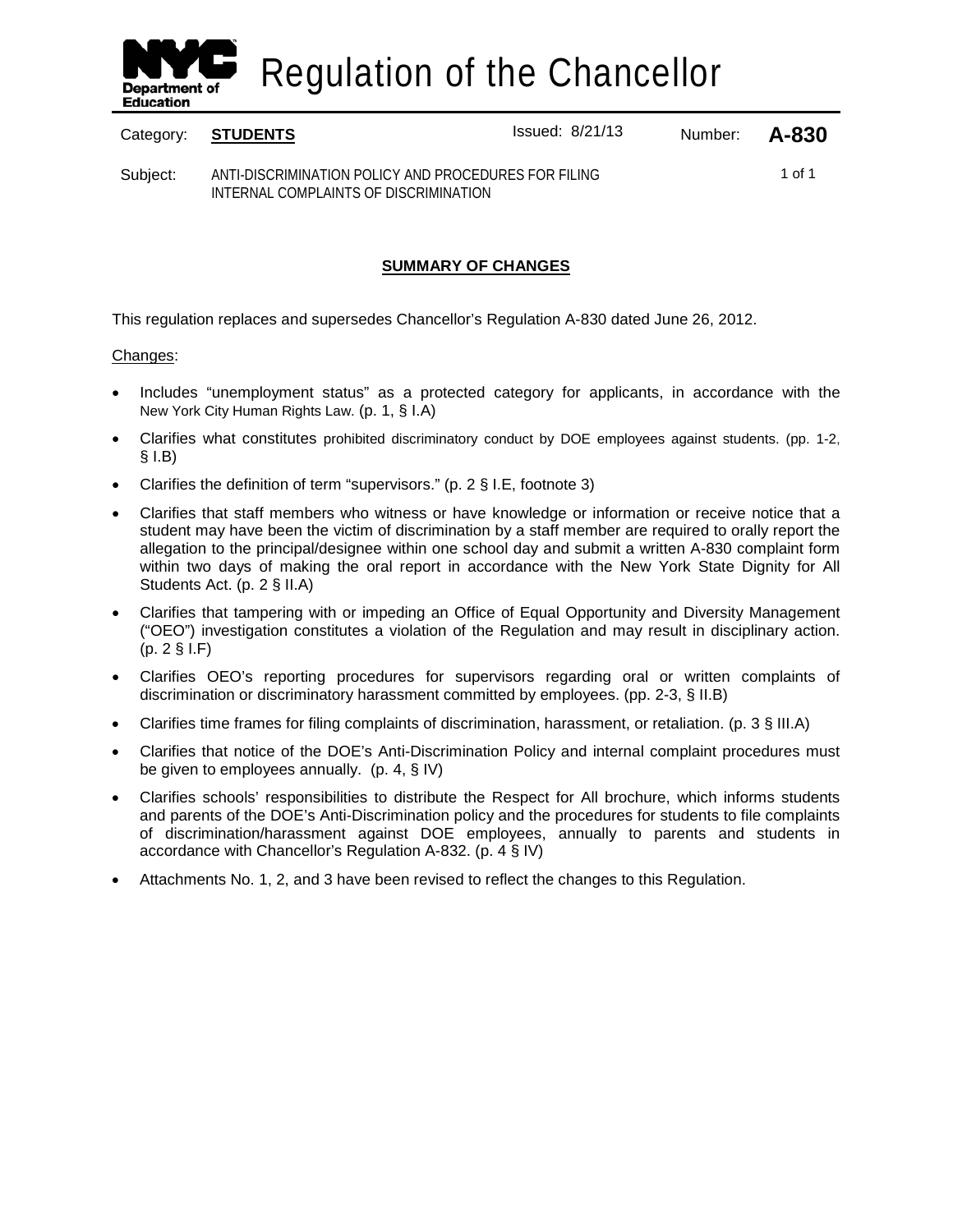# **ABSTRACT**

This Regulation sets forth the New York City Department of Education's Anti-Discrimination Policy and establishes an internal review process for employees, applicants for employment, parents<sup>[1](#page-1-0)</sup> of students, students, and others who do business with the DOE, use DOE facilities or otherwise interact with the DOE who wish to file complaints of unlawful discrimination or harassment, or retaliation based on such complaints. Complaints of peer sexual harassment and discriminatory harassment, intimidation and/or bullying by one student against another may be filed in accordance with Chancellor's Regulation A-831, *Peer Sexual Harassment,* Chancellor's **Regulation** 

A-832, *Student-to-Student Discrimination, Harassment, Intimidation, and/or Bullying,* and/or through the discipline process as set forth in Chancellor's Regulation A-443 and the Discipline Code. Allegations of discrimination/harassment by students directed toward staff must be addressed in accordance with Chancellor's Regulation A-443 and the Discipline Code.

### **I. POLICY**

 $\overline{a}$ 

A. It is the policy of the New York City Department of Education (DOE) to provide equal employment opportunities without regard to actual or perceived race, color, religion, creed, ethnicity, national origin, alienage, citizenship status, age, marital status, partnership status, disability, sexual orientation, gender (sex), military status, unemployment status, prior record of arrest or conviction (except as permitted by law), predisposing genetic characteristics, or status as a victim of domestic violence, sexual offenses, or stalking.<sup>[2](#page-1-1)</sup> It is also the policy of the DOE to maintain an environment free of harassment on any of the above-noted grounds, including sexual harassment, and to comply with all laws and provisions in the Department of Education's collective bargaining agreements prohibiting discrimination.

Accordingly, it is a violation of this policy for DOE employees to engage in behavior that subjects any employee or applicant for employment to discrimination and/or harassment at a worksite location or during a work-related function on the basis of any of the above-noted grounds where such conduct: (1) adversely affects any aspect of an employee's/applicant's employment or the compensation, terms, conditions or privileges of employment; or (2) creates a hostile, offensive, or intimidating work environment.

It is also a violation of this policy for DOE employees to engage in discriminatory behavior and/or harassment with respect to applicants for employment and other individuals who do business with the DOE, use DOE facilities or otherwise interact with the DOE.

B. It is the policy of the New York City Department of Education to provide equal educational opportunities without regard to actual or perceived race, color, religion, age, creed, ethnicity, national origin, alienage, citizenship status, disability, sexual orientation, gender (sex) or weight. It is also the policy of the DOE to maintain an environment free of harassment on the basis of any of these grounds, including sexual harassment.<sup>2</sup>

Accordingly, it is a violation of this policy for any DOE employee to discriminate against or create a hostile school environment for a student by conduct and/or verbal or written acts on school property, or at a school function on the basis of any of the above-noted grounds where such behavior: (1) has or would have the effect of unreasonably and substantially interfering with a student's ability to participate in or benefit from an educational program, school-sponsored activity or any other aspect of a student's education;

<span id="page-1-1"></span> $2$  The definitions of the categories of unlawful discrimination are found in Attachment No. 1.



<span id="page-1-0"></span><sup>1</sup> The term "parent", whenever used in this regulation, means the student's parent(s) or guardian(s), or any person(s) in a parental or custodial relationship to the student, or the student, if he/she is an emancipated minor or has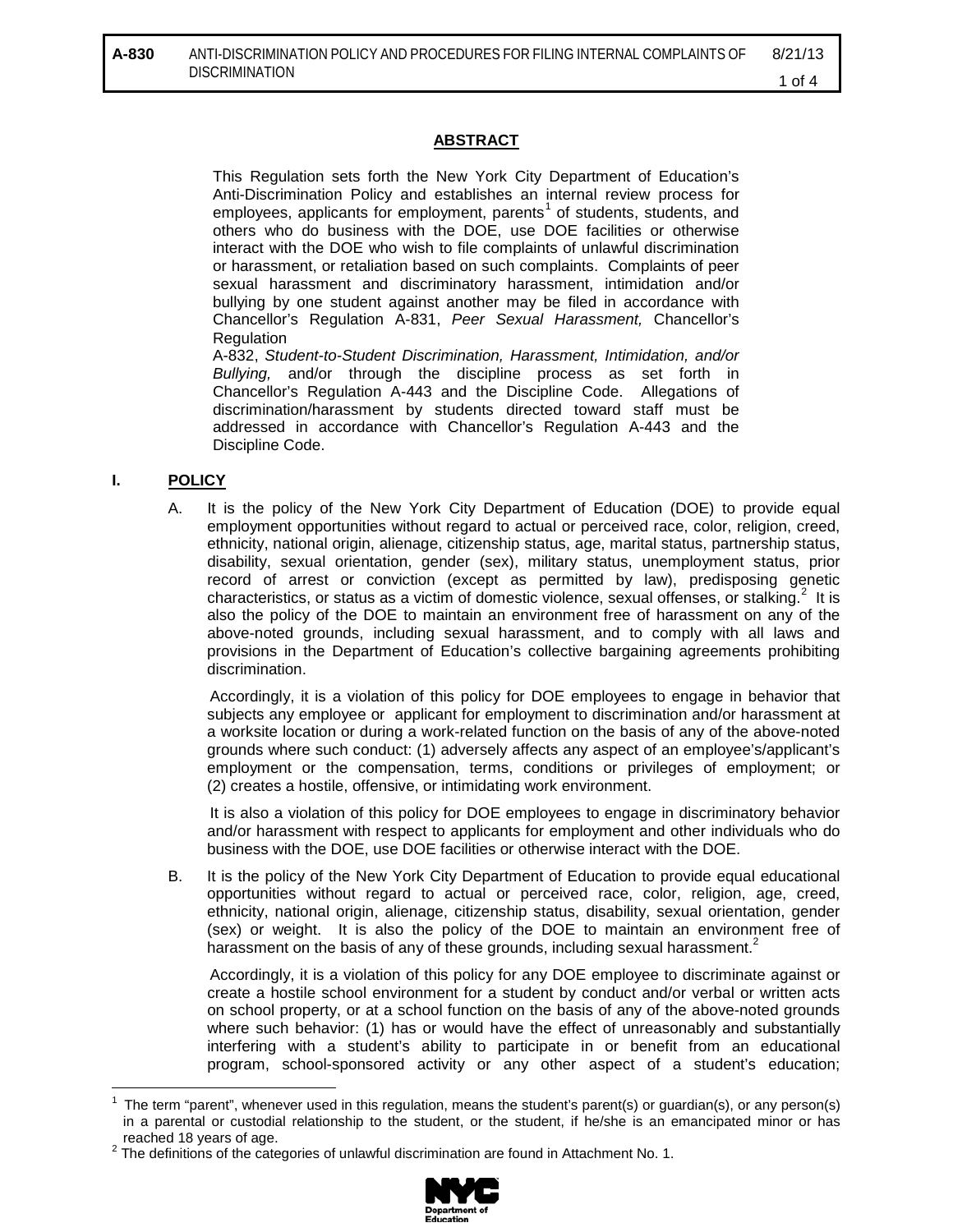or (2) has or would have the effect of unreasonably and substantially interfering with a student's mental, emotional or physical well-being; or 3) reasonably causes or would reasonably be expected to cause a student to fear for his/her physical safety; or 4) reasonably causes or would be expected to cause physical injury or emotional harm to a student. It is also a violation of this policy for any DOE employee to engage in the behavior noted above off school property when such behavior creates or would foreseeably create a risk of disruption within the school environment.

- C. It is the policy of the DOE to prohibit retaliation against any individual who objects to discriminatory practices in the workplace, who complains of discrimination or harassment as described in Section I(A) or I(B) above, or who files or participates in the investigation of an internal or external complaint of discrimination. Any adverse act against individuals due to their participation in a protected activity is considered retaliatory.
- D. In order to develop and maintain a positive and supportive learning and working environment that is free of discrimination, harassment, retaliation and intimidation, the full cooperation of every staff member is necessary. Employees are expected to be exemplary role models in the schools and offices in which they serve.
- E. Supervisors<sup>[3](#page-2-0)</sup> are required to maintain an environment free of unlawful discrimination or discriminatory harassment.
- F. Behavior which violates this policy may serve as a basis for discipline, even if it does not rise to the level of a violation of federal, state or local discrimination laws.
- G. This policy applies to conduct and comments, whether or not intentionally offensive or directed at a particular person or group, which constitute a violation of this policy.
- H. Any employee found to be in violation of this policy may be subject to legal sanctions and appropriate disciplinary action.
- I. All DOE employees are expected to cooperate with the Office of Equal Opportunity and Diversity Management ("OEO") investigations and are required to report if summoned to appear by OEO. Tampering with or impeding an OEO investigation constitutes a violation of this Regulation and may result in disciplinary action.

# **II. REPORTING**

- A. Any staff member who witnesses an employee discriminate or harass a student on the basis of the student's actual or perceived race, color, creed, ethnicity, national origin, citizenship/immigration status, religion, gender, gender identity, gender expression, sexual orientation, disability, or weight or who have knowledge or information or receive notice that a student may have been the victim of such behavior by a staff member are required to orally report the alleged incident to the principal/designee within one school day and complete and file a written A-830 complaint report with the principal/designee no later than two days after making the oral report (see Attachment No. 2).
- B. Supervisors are required to immediately report instances of any oral or written complaints of discrimination or discriminatory harassment committed by employees to OEO. Supervisors can make the report by calling OEO, e-mailing OEO or filing a copy of the A-830 complaint form. Advice and assistance on how to proceed will be provided as needed. A supervisor's failure to report complaints or instances of discrimination to OEO may constitute a violation of this policy.

# **III. COMPLAINT PROCEDURES**

 $\overline{a}$ 

Employees, applicants for employment, parents, students, and others who do business with the DOE, use DOE facilities, or otherwise interact with the DOE may file complaints of discrimination, harassment, or retaliation as set forth below. Such complaints may be filed in writing or orally by contacting OEO at the phone number/address found at the end of this Regulation.

<span id="page-2-0"></span> $3$  The term supervisor refers to DOE employees acting in a supervisory capacity with authority over the terms and conditions of employment. The term supervisor includes, but is not limited to, principals, assistant principals and site supervisors.

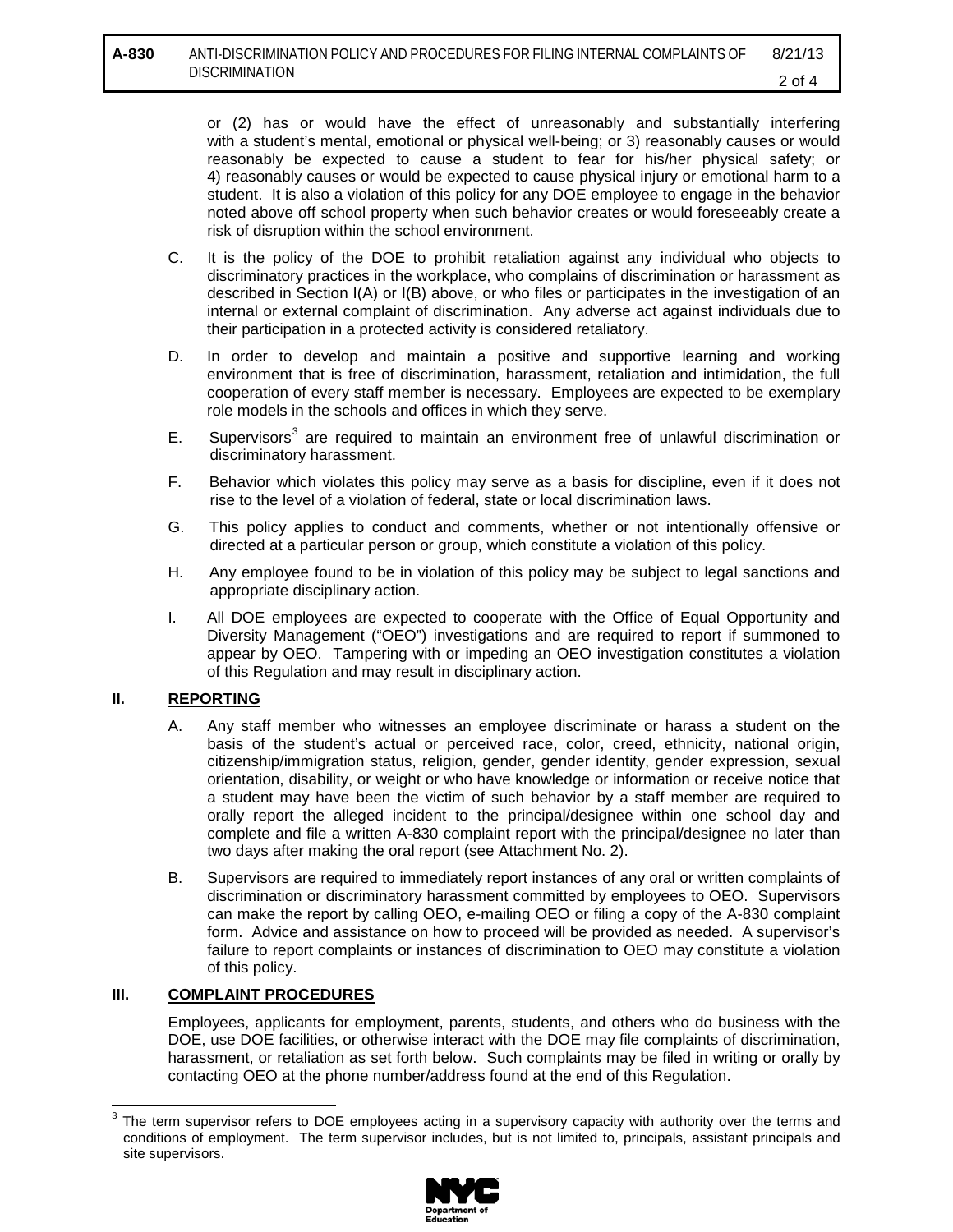#### A. Deadline for Filing a Complaint

In order to facilitate the prompt, thorough and fair resolution of complaints of unlawful discrimination, all complaints must be filed with OEO **as soon as possible. OEO will not accept complaints by employees, applicants for employment, and persons who do business with the DOE, use DOE facilities or otherwise interact with the DOE filed more than one year after the event that is the subject of the complaint**. However, complaints filed by parents and/or students are not subject to the one-year limit.

- B. Procedure for Filing Complaints
	- 1. Complainants should use the complaint form attached to the regulation to file a complaint (see Attachment No. 2). Complaint forms can be obtained directly from schools and offices upon request. Upon receipt of a complaint, OEO will determine whether the complaint alleges a violation of this regulation and, if so, will assign the complaint to an OEO investigator. If OEO believes that irreparable harm will occur before the complaint can be fully investigated and resolved, OEO may recommend interim relief pending completion of the investigation of the complaint.
	- 2. Following the investigation, OEO will submit written recommended findings as to whether there has been a violation of this Regulation to the Chancellor/designee.<sup>[4](#page-3-0)</sup> The Chancellor/designee will issue a written determination within 90 working days of receipt of the complaint, unless circumstances warrant extension of the time period. Complainant(s) and Respondent(s) will be informed in writing of the determination.
	- 3. If a violation of this regulation is substantiated, the respondent's supervisor will confer with OEO to determine if any disciplinary or corrective action is required.
	- 4. OEO will ensure that any corrective action required by the decision is implemented.
- C. Anonymous Complaints

A complainant may file an anonymous complaint with OEO alleging that a particular practice or policy is discriminatory. OEO will review such complaints in order to determine how they should be processed in light of the information provided by the anonymous complainant.

D. Confidentiality

 $\overline{\phantom{a}}$ 

It is the Department of Education's policy to respect the privacy of all parties and witnesses regarding complaints brought under this regulation. However, the need for confidentiality must be balanced against the obligation to cooperate with lawful investigations, to provide due process to the accused, and/or to take necessary action to conciliate, investigate, or resolve the complaint. Therefore, information regarding the complaint may need to be disclosed in certain appropriate circumstances.

E. False Accusations of Discrimination

A complainant or witness who knowingly makes a false accusation of discrimination or knowingly provides false information in the course of an investigation of a complaint, may be subject to discipline. A complaint made in good faith, even if found to be unsubstantiated, will not be considered a false accusation.

# **IV. DISSEMINATION OF THESE PROCEDURES**

Notice of the DOE's Anti-Discrimination Policy and internal complaint procedures must be given to employees annually. In addition, each office and school must prominently post the Department's Anti-Discrimination Policy (which provides contact information for OEO, and indicates where a copy of this regulation may be obtained (see Attachment No. 3).

In accordance with Chancellor's Regulation A-832, each school must distribute a copy of the Respect for All brochure annually to parents and students. This brochure informs students and

<span id="page-3-0"></span> $<sup>4</sup>$  The Chancellor's designee for complaints filed by or against pedagogical employees is the General Counsel. For</sup> complaints filed by or against non-pedagogical employees, the Chancellor's designee is a Deputy Chancellor.

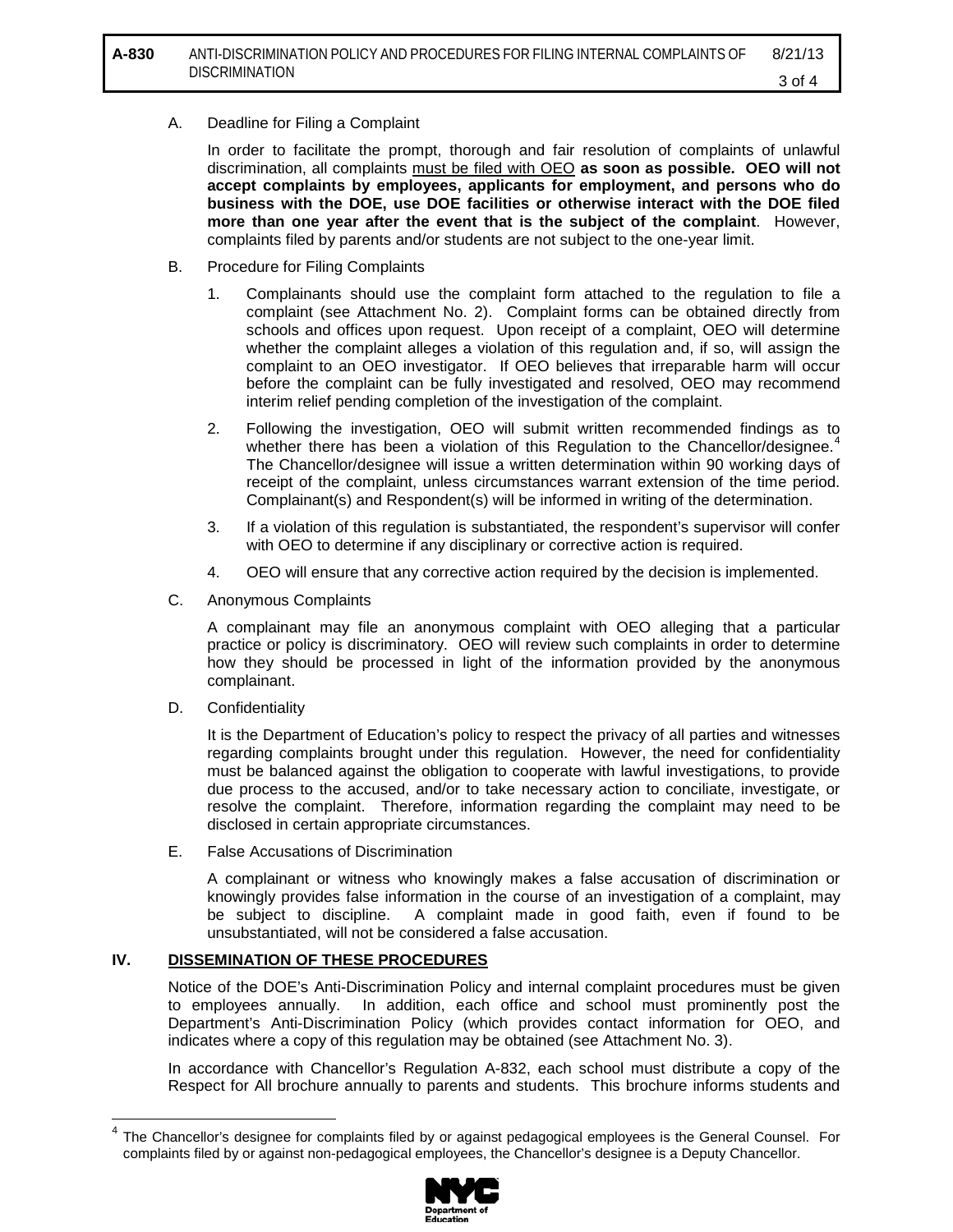parents of the DOE's Anti-Discrimination Policy and the procedures for students to file complaints of discrimination/harassment against DOE employees. Parents/students entering the school during the school year must receive a copy of the brochure upon registration.

# **V. ALTERNATIVE COMPLAINT PROCEDURES**

These internal procedures do not deny the right of any individual to pursue other avenues of recourse that may include filing charges with any of the external agencies noted below. However, where a complaint is filed with an external agency, OEO will not conduct an internal investigation, and will transfer the matter to the DOE's Legal Office.

- New York City Commission on Human Rights
- U.S. Department of Education, Office for Civil Rights
- U.S. Equal Employment Opportunity Commission
- New York State Division of Human Rights

The time frames for filing with these agencies may vary.

# **VI. INQUIRIES**

Inquiries pertaining to this regulation should be addressed to:

| Telephone:<br>718-935-3320 | Office of Equal Opportunity and Diversity<br>Management<br>N.Y.C. Department of Education | Fax:<br>718-935-2531 |
|----------------------------|-------------------------------------------------------------------------------------------|----------------------|
| Toll-Free:                 | 65 Court Street - Room 1102<br>Brooklyn, NY 11201                                         |                      |
| 877-332-4845               | Website address: www.nyc.gov/schools/oeo/                                                 |                      |

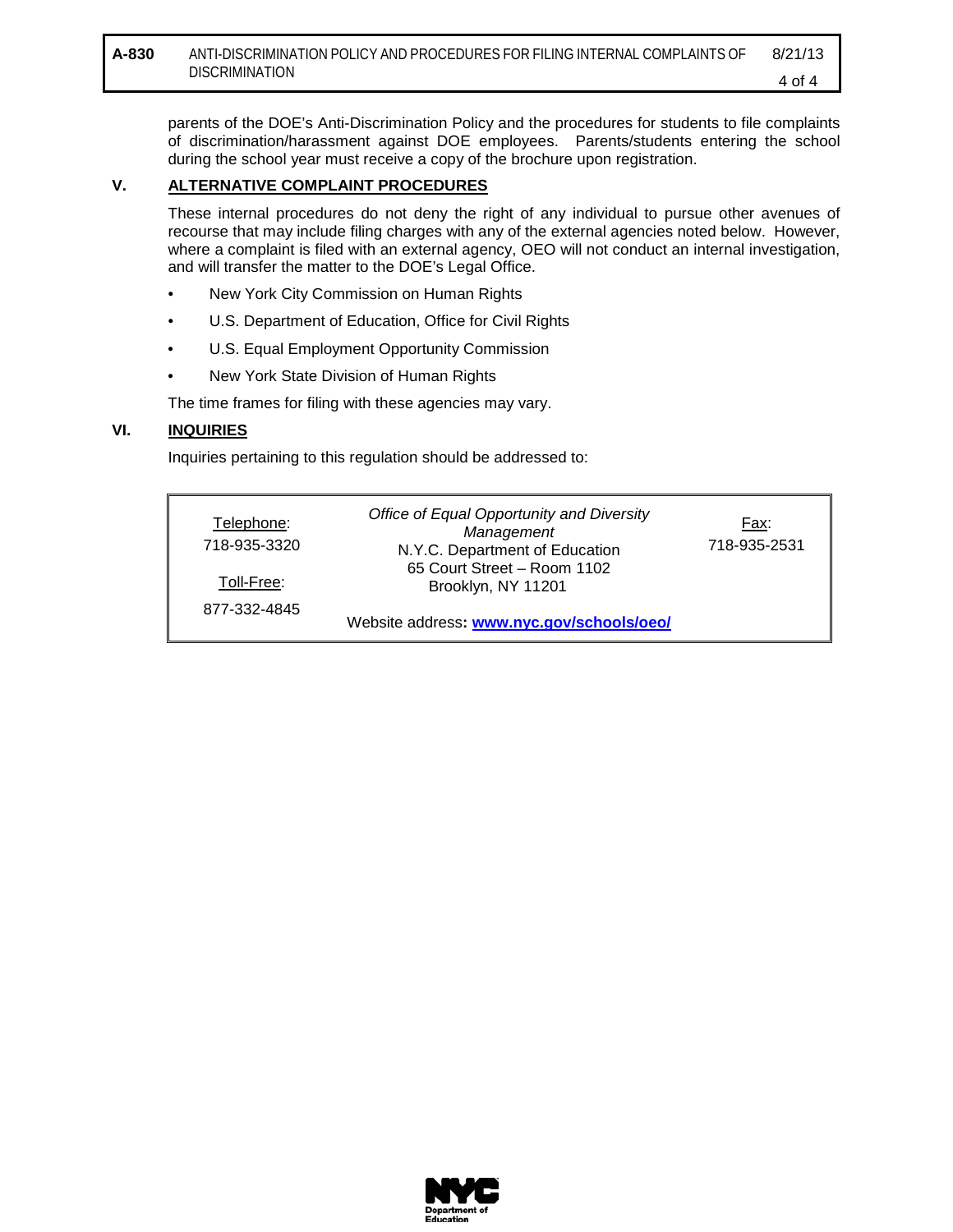

# **SUMMARY OF PROHIBITED DISCRIMINATION**

Chancellor's Regulation A-830 sets forth the procedures by which employees, applicants for employment, students, parents and others who do business with the DOE, use DOE facilities or otherwise interact with the DOE can raise and resolve claims of discrimination within the New York City public school system. The following information is intended to provide guidance to assist people in avoiding discriminatory practices but is not, however, exhaustive.

#### **Race/Color:** actual or perceived race or color.

**Disability:** actual or perceived disability, or history of disability. The term "disability" means any physical, medical, mental, or psychological impairment or history or record of such impairment, or a condition regarded by others as a disability. It is not discriminatory for an employer to require that any employee or applicant be able to perform the essential functions of a job with or without reasonable accommodation.

If a person believes that he/she has a qualifying disability and is in need of a reasonable accommodation in order to fulfill the essential functions of his/her position, that person should contact the Department's HR Connect Medical Office or OEO's Disability Coordinator for additional information.

**Gender (Sex):** actual or perceived gender (sex), pregnancy, or conditions related to pregnancy or childbirth. The prohibition against gender discrimination includes sexual harassment.

The term "gender" shall also include a person's gender identity, self-image, appearance, behavior or expression, whether or not that gender identity, self-image, appearance, behavior or expression is different from that traditionally associated with the legal sex assigned to that person at birth.

**Ethnicity/National Origin:** actual or perceived national origin or ethnic identity. National origin is distinct from race/color or religion/creed because people of several races and religions or their forbearers may come from one nation. The term "national origin" includes members of all national groups and groups of persons of common ancestry, heritage, or background; it also includes individuals who are married to or associated with a person or persons of a particular national origin.

**Predisposing Genetic Characteristic:** any inherited gene or chromosome, or alteration thereof, determined by a genetic test or inferred from information derived from an individual or family member that is scientifically or medically believed to predispose an individual or the offspring of that individual to a disease or disability, or is associated with a statistically significant increased risk of development of a physical or mental disease or disability.

**Alienage/Citizenship:** actual or perceived immigration status or status as a citizen of a country other than the United States of America. It shall not be an unlawful discriminatory practice for any person to discriminate on the ground of alienage or citizenship status or to make inquiry as to a person's alienage or citizenship status or to give preference to a person who is a citizen or native of the United States when such preference is expressly permitted or required by a federal, city or state law or regulation.

**Religion/Creed:** actual or perceived religion or creed (set of fundamental beliefs, whether or not they constitute a religion).

An employee requesting a reasonable accommodation for religious reasons should follow the procedures in Chancellor's Regulation C-606. A student requesting a reasonable accommodation for religious reasons should follow the procedures in Chancellor's Regulation A-630.

**Age:** actual or perceived age.

**Marital Status:** actual or perceived marital status.

**Weight:** actual or perceived weight.

**Sexual Orientation:** actual or perceived sexual orientation. The term sexual orientation means heterosexuality, homosexuality or bisexuality.

**Prior Arrest/Conviction:** It may be unlawful to deny employment because of a conviction record unless there is a direct relationship between the offense and the job or unless hiring would create an unreasonable risk. However, there are allowances in the law to review a person's arrest or conviction record under certain circumstances.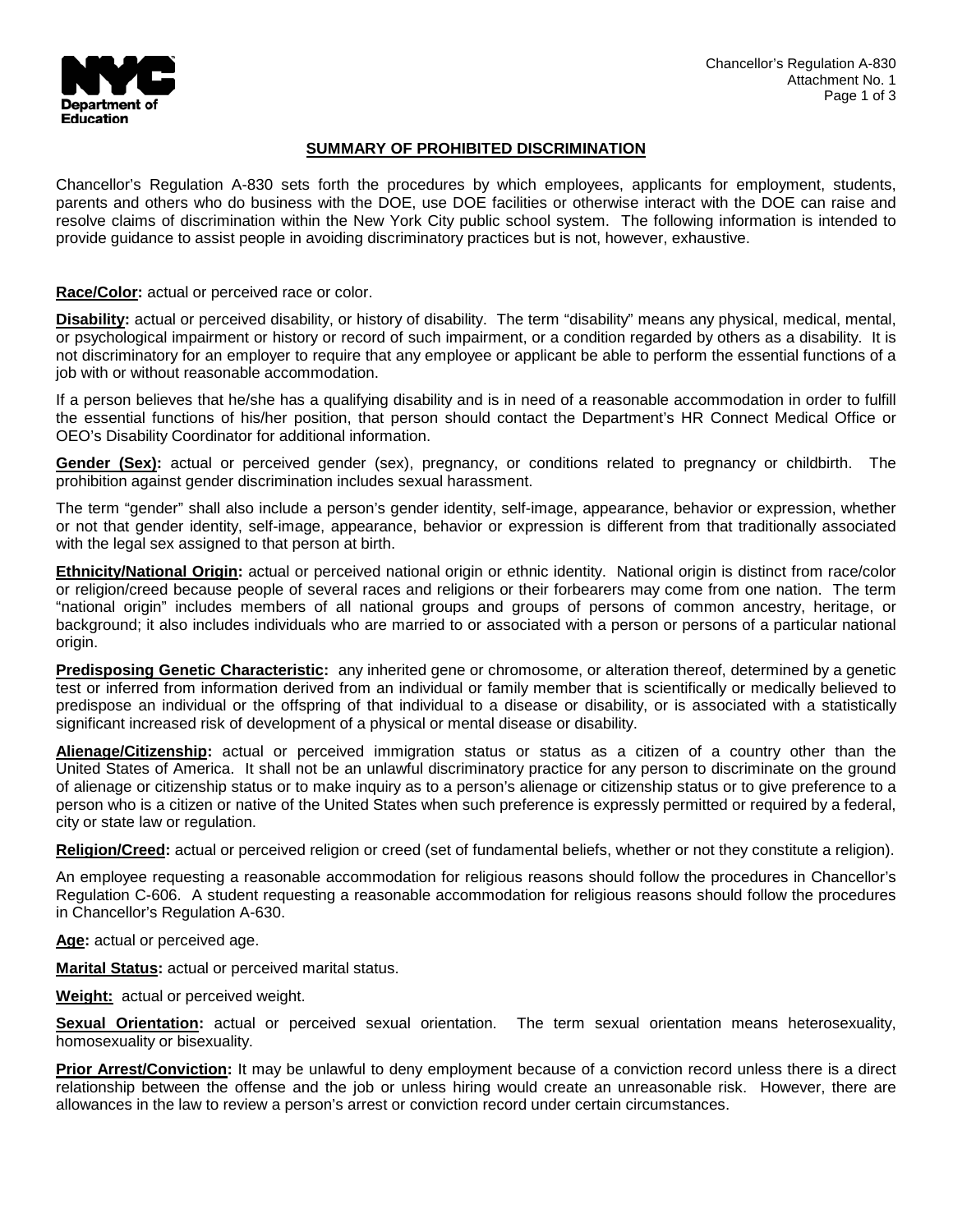

**Unemployment Status:** The term unemployment means not having a job, being available for work and seeking employment. However, there are allowances in the law that permit an employer to consider an applicant's unemployment when there is a substantially-job related reason for doing so or to inquire into the circumstances surrounding an applicant's separation from prior employment.

**Victim of Domestic Violence, Sexual Offenses, or Stalking:** an actual or perceived victim of domestic violence is a person who has been subjected to acts or threats of violence, not including acts of self-defense, committed by a current or former spouse of the victim, by a person who is cohabitating with or who has cohabitated with the victim, by a person who is or has been in a continuing social relationship of a romantic or intimate nature or a person who is or has continuously or at regular intervals lived in the same household as the victim.

An actual or perceived victim of sex offenses or stalking is a person who has been subjected to such behavior as defined by the penal code.

An employee may request a reasonable accommodation due to his/her status as an actual or perceived victim of domestic violence, sex offenses or stalking in order to fulfill the essential requests of a job. The employee may be asked to provide certification that he/she is a victim of domestic violence, sex offenses or stalking. An employee requesting the reasonable accommodation shall provide a copy of such certification within a reasonable period after the request is made. The certification requirement may be satisfied by providing a police or court record, documentation from an employee, agent, or volunteer of a victim services organization, an attorney, a member of the clergy, or a medical or other professional service provider that the employee or that employee's family or household member sought assistance as an actual or perceived victim of domestic violence, sex offenses, or stalking and/or the effects of the violence or stalking; or other information consistent with the employee's disclosure and the request for accommodation.

**Military Status:** a person's participation in the military service of the United States or the military service of the state, including but not limited to, the Armed Forces of the United States, the Army National Guard, the Air National Guard, the New York Naval Militia, the New York Guard and such additional forces as may be created by the federal or state government as authorized by law.

#### **Sexual Harassment**

#### A. **Sexual Harassment between Employees**

Sexual harassment of one employee by another consists of unwelcome sexual advances, requests for sexual favors, and other verbal or physical conduct or communication of a sexual nature when:

- 1. submission to such conduct is made either explicitly or implicitly a term or condition of an individual's employment;
- 2. submission to or rejection of such conduct by an individual is used as the basis for employment decisions affecting such individual; or
- 3. such conduct has the purpose or effect of unreasonably interfering with an individual's work performance or creating an intimidating, hostile or offensive working environment.

Sexual harassment may take different forms, including explicit sexual propositions or threats, sexual innuendos, sexually suggestive comments, sexually oriented jokes, obscene gestures, displays of pornographic or obscene visual or printed material, and physical contact, such as touching, patting, pinching or brushing against another's body. These behaviors can constitute sexual harassment whether they are directed at persons of the same or opposite sex and may also constitute criminal behavior.

#### B. **Sexual Harassment of Students by Employees**

OEO will forward complaints of this nature to the Special Commissioner of Investigations who will determine how to proceed.

Sexual conduct between an adult employee and a student can *never* be considered welcome or appropriate. Sexual harassment of a student by an employee consists of sexual advances, requests for sexual favors and other verbal and physical conduct of a sexual nature. It includes situations where:

1. submission to such conduct is a condition of the student's advancement or obtaining an education;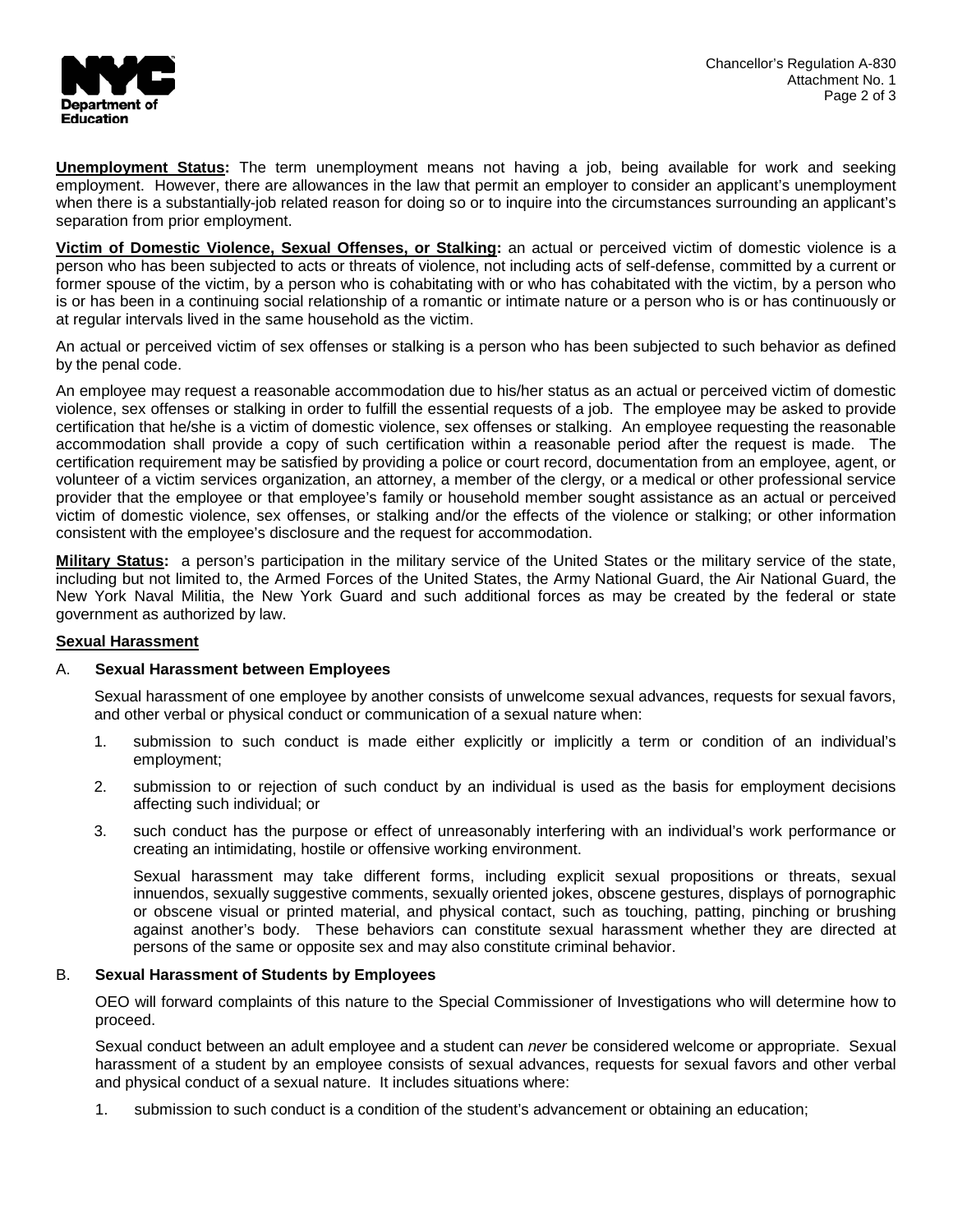

- 2. submission to or rejection of such conduct by a student is used as a basis for evaluating or grading a student or as a factor in decisions affecting the student's education; or
- 3. such conduct has the purpose or effect of unreasonably interfering with a student's education or creating an intimidating, hostile or offensive educational environment.

Sexual harassment may take different forms, including explicit sexual propositions or threats, sexual innuendos, sexually suggestive comments, sexually oriented jokes, obscene gestures, displays of pornographic or obscene visual or printed material, and physical contact, such as touching, patting, pinching or brushing against another's body. These behaviors can constitute sexual harassment whether they are directed at persons of the same or opposite sex and may also constitute criminal behavior.

#### C. **Sexual Harassment of Students by Students:**

Please refer to Chancellor's Regulation A-831: Peer Sexual Harassment.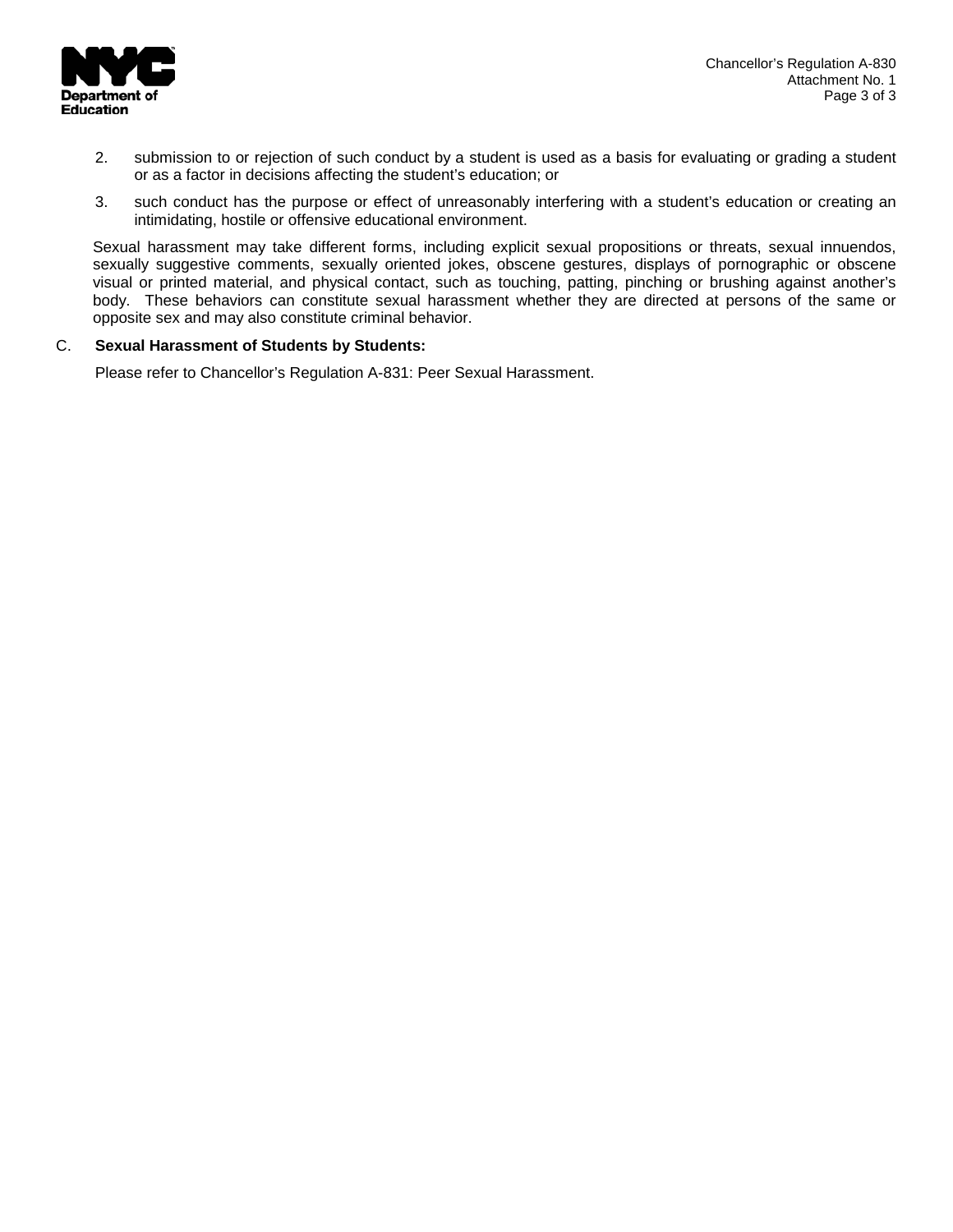

#### **COMPLAINT OF ALLEGED DISCRIMINATION FORM**

### **Complainant Information**:

Please complete every appropriate item and submit it as soon as possible after the incident of alleged discrimination or harassment to:

#### **OFFICE OF EQUAL OPPORTUNITY & DIVERSITY MANAGEMENT E.O. Complaint Unit 65 Court Street, Room 1102 Brooklyn, NY 11201 Phone #: 718-935-3320 Fax #: 718-935-2531**

- **A complaint must be filed within one year of the event which is the subject of the complaint. However, complaints filed by parents and/or on behalf of students are not subject to the one-year limit.**
- This form should be used by individual(s) who are filing a complaint as well as individual(s) reporting a complaint on behalf of an employee or student.
- Please *print clearly* all requested information.
- Also attach additional pages and supporting documentation, if necessary.

| Check $(\boxtimes)$ One:  | $\Box$ Employee<br>$\Box$ Reporter | $\Box$ Student      | $\Box$ Parent | $\Box$ Applicant for<br>Employment |                | $\Box$ Other |
|---------------------------|------------------------------------|---------------------|---------------|------------------------------------|----------------|--------------|
| Your Title:<br>Your Name: |                                    |                     |               |                                    |                |              |
|                           |                                    | $(*$ If applicable) |               |                                    |                |              |
|                           |                                    |                     |               | City:                              | State: _______ | Zip:         |
| Phone #                   | Home: __________________________   |                     |               |                                    |                |              |

# **Head of Site Information**:

| Name of Principal or Head of Site: _________ |  |  |  |  |
|----------------------------------------------|--|--|--|--|
| $\mathsf{T}$ itle:                           |  |  |  |  |
| School/Office/District: __________           |  |  |  |  |
|                                              |  |  |  |  |
| Site Phone#: _________                       |  |  |  |  |
|                                              |  |  |  |  |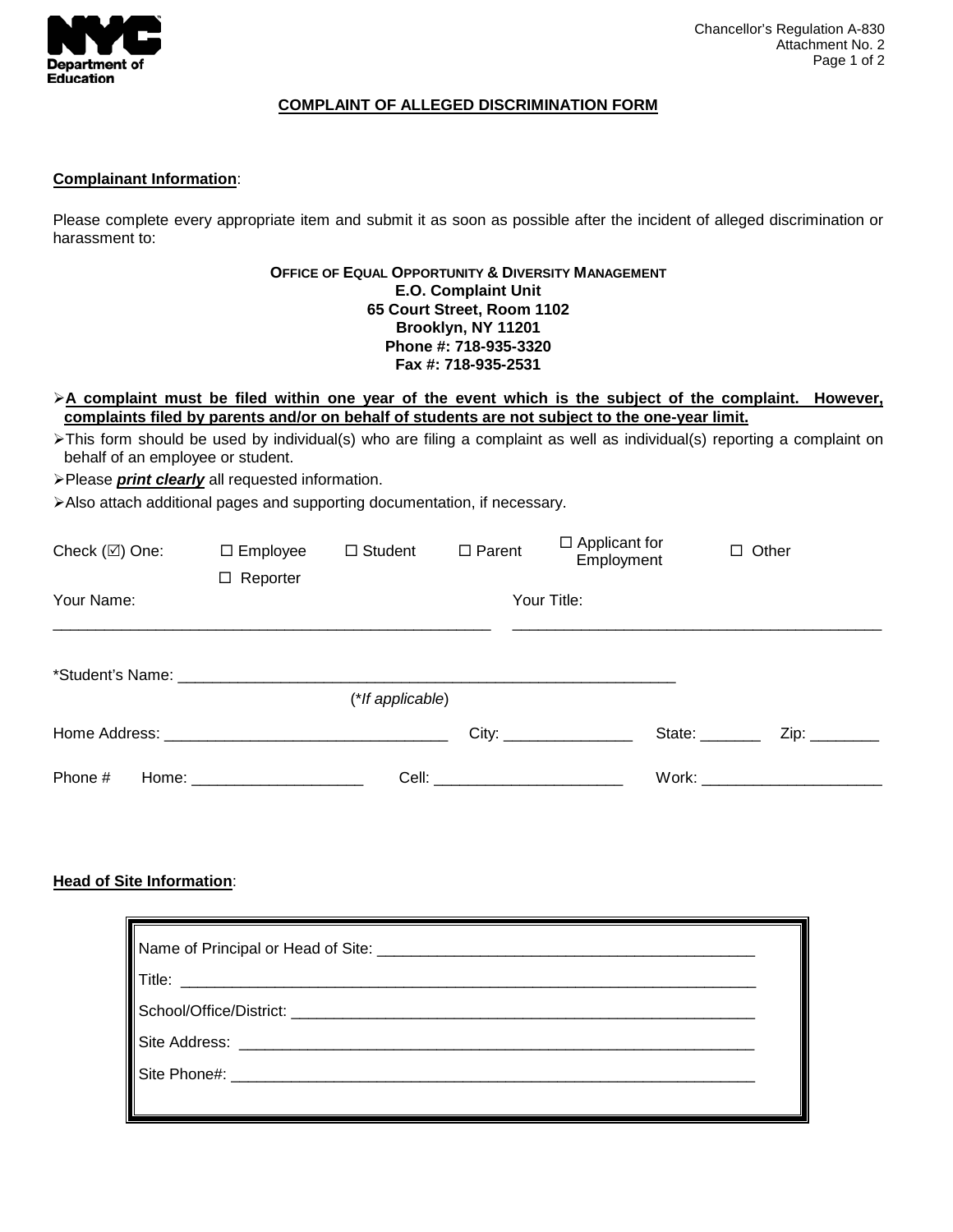

# **Nature of Complaint**:

|                                                                                                                                                      | 1. Check ⊠ below why you believe you were discriminated against.                                                         |                                                                                                                                                                                                                                                                           |                                                                                       |       |           |
|------------------------------------------------------------------------------------------------------------------------------------------------------|--------------------------------------------------------------------------------------------------------------------------|---------------------------------------------------------------------------------------------------------------------------------------------------------------------------------------------------------------------------------------------------------------------------|---------------------------------------------------------------------------------------|-------|-----------|
| $\Box$ Age<br>□ Alienage/Citizenship Status                                                                                                          |                                                                                                                          | $\Box$ Partnership Status (not applicable to students)<br>$\Box$ Predisposing Genetic Characteristic (not applicable to                                                                                                                                                   |                                                                                       |       |           |
| $\Box$ Arrest/Conviction (not applicable to students)<br>$\Box$ Color<br>□ Creed<br>$\Box$ Disability<br>□ Ethnicity/National Origin<br>□ Gender/Sex |                                                                                                                          | students)<br>$\Box$ Race<br>$\Box$ Religion<br>$\Box$ Retaliation (for asserting a claim of discrimination)<br>□ Sexual Harassment<br>$\Box$ Sexual Orientation<br>□ Status as a Victim of Domestic Violence, Sexual Offenses<br>or Stalking (not applicable to students) |                                                                                       |       |           |
| $\Box$ Marital Status (not applicable to students)<br>$\Box$ Military Status (not applicable to students)                                            |                                                                                                                          |                                                                                                                                                                                                                                                                           | $\Box$ Weight (for students only)<br>$\Box$ Unemployment Status (for applicants only) |       |           |
|                                                                                                                                                      | 2. Name(s)/title(s) of person(s) you believe engaged in discrimination.                                                  |                                                                                                                                                                                                                                                                           |                                                                                       |       |           |
| 1. Name:                                                                                                                                             | 1. Title:                                                                                                                |                                                                                                                                                                                                                                                                           | 2. Name:                                                                              |       | 2. Title: |
| 3. Name:                                                                                                                                             | 3. Title:                                                                                                                |                                                                                                                                                                                                                                                                           | 4. Name:                                                                              |       | 4. Title: |
|                                                                                                                                                      | 3. Where did it take place? $\square$ On School Premises $\square$ Off School Premises $\square$ Central Office Premises |                                                                                                                                                                                                                                                                           |                                                                                       |       |           |
|                                                                                                                                                      | 4. Date(s) on which alleged act(s) of discrimination occurred.                                                           |                                                                                                                                                                                                                                                                           |                                                                                       |       |           |
|                                                                                                                                                      | Month: ____________Day _________ Year _____________  Month: __________Day ________ Year __________                       |                                                                                                                                                                                                                                                                           |                                                                                       |       |           |
|                                                                                                                                                      |                                                                                                                          |                                                                                                                                                                                                                                                                           |                                                                                       |       |           |
|                                                                                                                                                      | 5. Explain what happened (cite names and evidence, if any, and attach extra pages if needed).                            |                                                                                                                                                                                                                                                                           |                                                                                       |       |           |
|                                                                                                                                                      |                                                                                                                          |                                                                                                                                                                                                                                                                           |                                                                                       |       |           |
|                                                                                                                                                      |                                                                                                                          |                                                                                                                                                                                                                                                                           |                                                                                       |       |           |
| 6. What relief or corrective action are you seeking?                                                                                                 |                                                                                                                          |                                                                                                                                                                                                                                                                           |                                                                                       |       |           |
|                                                                                                                                                      |                                                                                                                          |                                                                                                                                                                                                                                                                           |                                                                                       |       |           |
| Signature: __                                                                                                                                        |                                                                                                                          |                                                                                                                                                                                                                                                                           |                                                                                       | Date: |           |